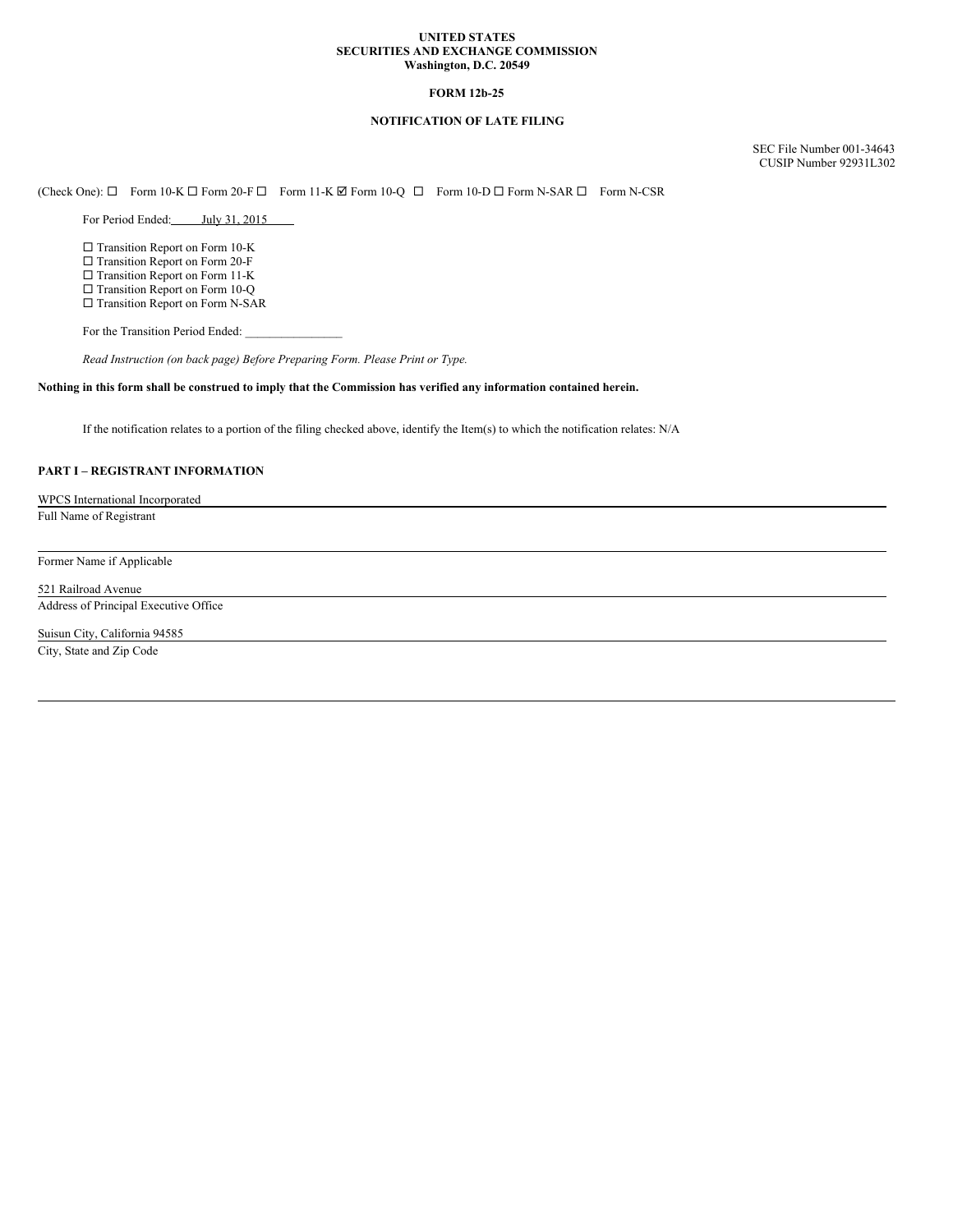### **PART II – RULES 12b-25(b) AND (c)**

If the subject report could not be filed without unreasonable effort or expense and the registrant seeks relief pursuant to Rule 12b-25(b), the following should be completed. (Check box if appropriate.)

- (a) The reasons described in reasonable detail in Part III of this form could not be eliminated without unreasonable effort or expense;
- $\boxtimes$  (b) The subject annual report, semi-annual report, transition report on Form 10- K, Form 20-F, Form 11-K, Form N-SAR or Form N-CSR, or portion thereof, will be filed on or before the fifteenth calendar day following the prescribed due date; or the subject quarterly report or transition report on Form 10-Q or subject distribution report on Form 10-D, or portion thereof, will be filed on or before the fifth calendar day following the prescribed due date; and
	- (c) The accountant's statement or other exhibit required by Rule 12b-25(c) has been attached if applicable.

# **PART III – NARRATIVE**

State below in reasonable detail why Forms 10-K, 20-F, 11-K, 10-Q, 10-D, N-SAR, N-CSR, or the transition report or portion thereof, could not be filed within the prescribed time period. (Attach Extra Sheets if Needed)

The Registrant cannot file its Quarterly Report on Form 10-Q for the period ended July 31, 2015 within the prescribed time period because of delays in compiling the information for the preparation of the financial statements and management's discussion and analysis for the Form 10-Q which could not be eliminated without unreasonable effort or expense. The Registrant is working diligently with its auditors to complete its Quarterly Report on Form 10-Q and expects to file its Form 10-Q no later than five days following its prescribed due date.

#### **PART IV – OTHER INFORMATION**

(1) Name and telephone number of person to contact in regard to this notification:

| David<br>Allen | $\neg \wedge \neg$<br>$\sqrt{0}$ | 300                |
|----------------|----------------------------------|--------------------|
| Name,          | a roo<br>`ode                    | Number<br>elenhone |

(2) Have all other periodic reports required under Section 13 or 15(d) of the Securities Exchange Act of 1934 or Section 30 of the Investment Company Act of 1940 during the preceding 12 months or for such shorter period that the registrant was required to file such report(s) been filed ? If answer is no, identify report(s). Yes  $\boxtimes$  No  $\Box$ 

(3) Is it anticipated that any significant change in results of operations from the corresponding period for the last fiscal year will be reflected by the earnings statements to be included in the subject report or portion thereof? Yes  $\Box$  No  $\Box$ 

If so, attach an explanation of the anticipated change, both narratively and quantitatively, and, if appropriate, state the reasons why a reasonable estimate of the results cannot be made.